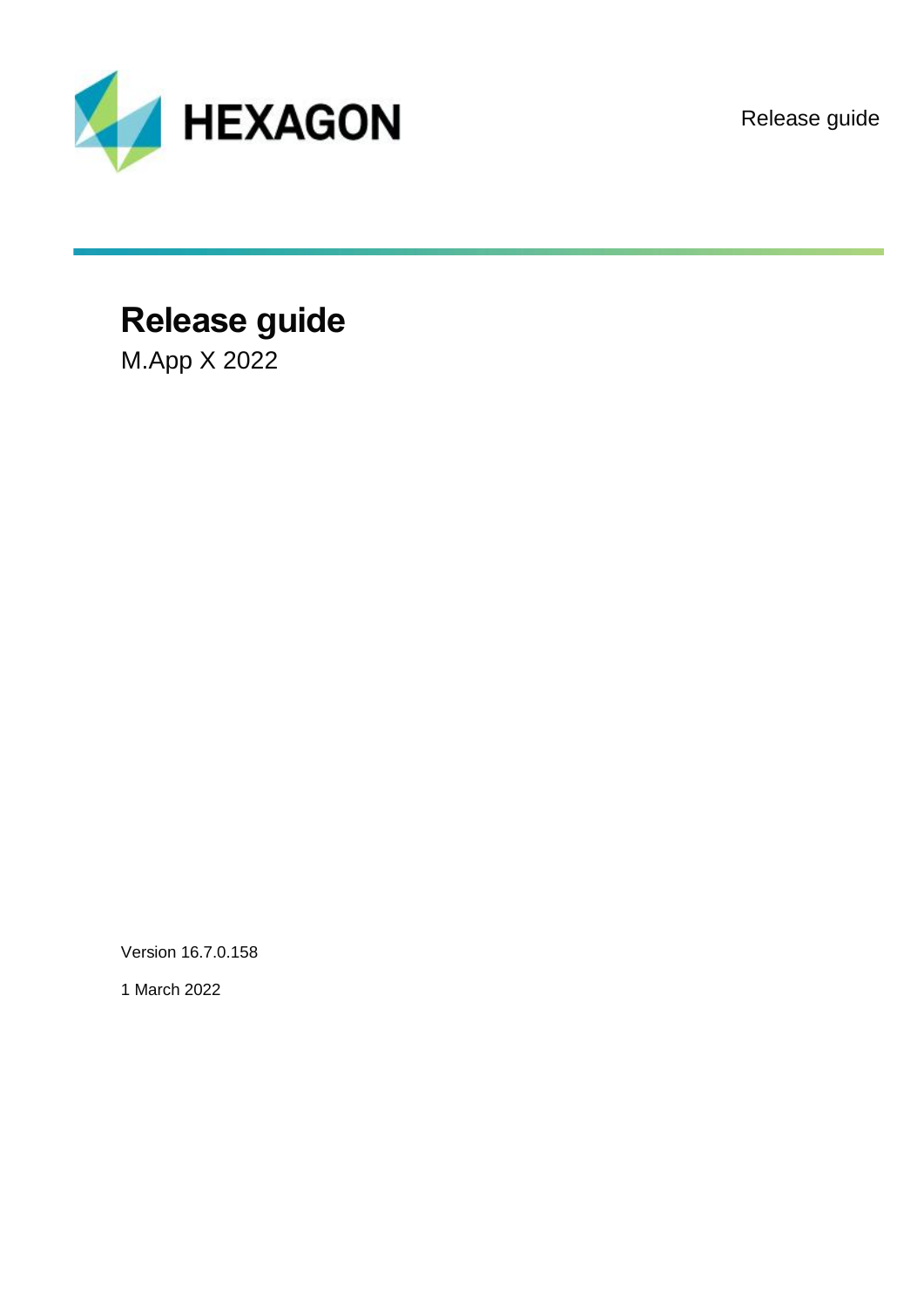

# **Contents**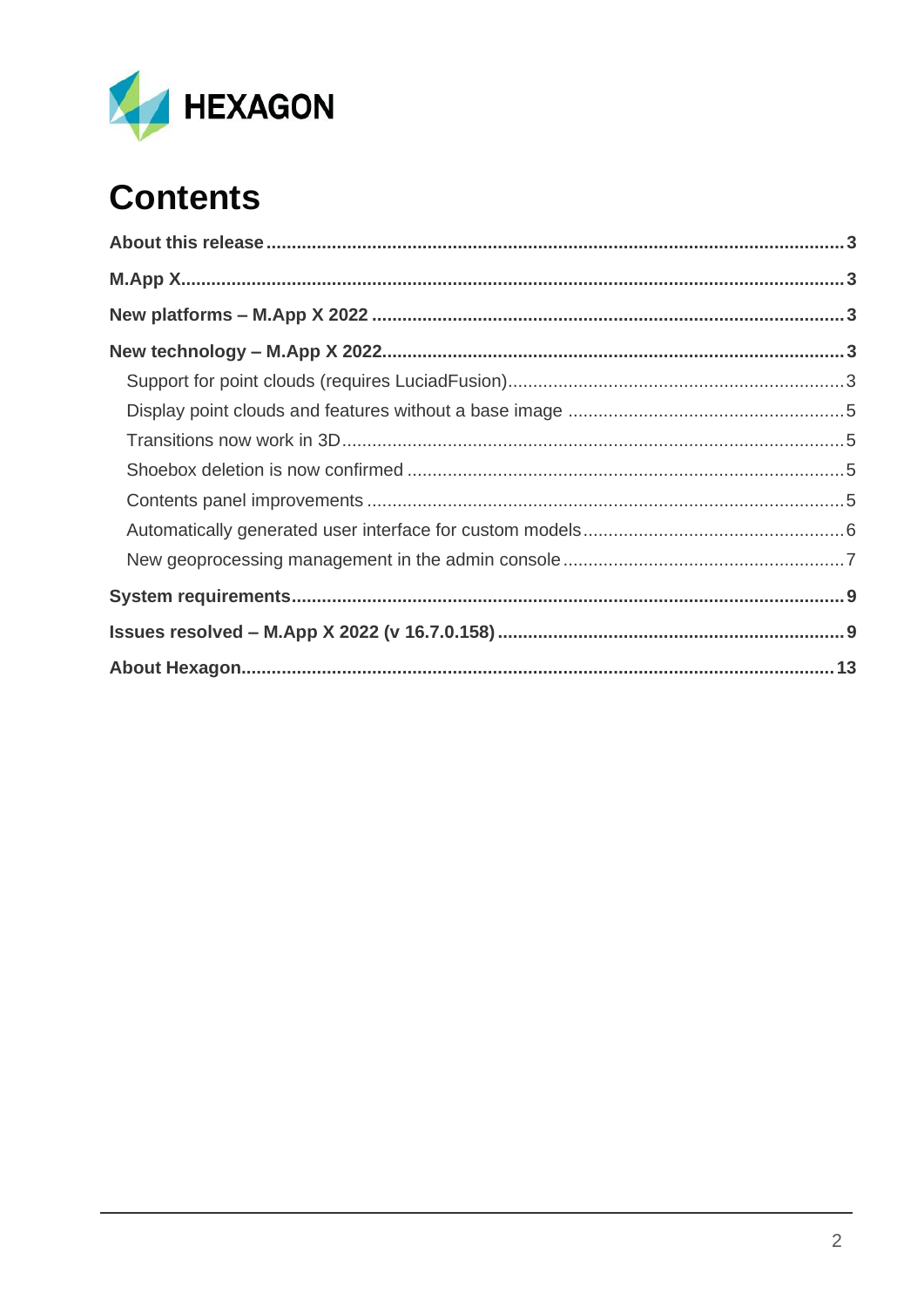

# <span id="page-2-0"></span>**About this release**

This document describes the latest enhancements, fixes, and system requirements for M.App X 2022.

For information on new features, see the "New technology" section. For information on fixes that were made for this release, see the "Issues resolved" section. For information on hardware and software requirements, see the "System requirements" section.

This document is only an overview and does not provide all of the details about the product's capabilities. See the [product description,](https://bynder.hexagon.com/m/49c7f47fbb6c133a/original/Hexagon_GSP_MApp_X_Product_Description.pdf) the [online help](https://hexagongeospatial.fluidtopics.net/search/all?filters=HGD_Product~%2522M.App+X%2522&content-lang=en-US) and other documents provided with M.App X for more information.

# <span id="page-2-1"></span>**M.App X**

M.App X provides tools to exploit imagery and create imagery-derived information products and reports deployed in an enterprise platform for system integrators. All M.App X users can create and share information across the enterprise using the rich, web-based client application.

# <span id="page-2-2"></span>**New platforms – M.App X 2022**

M.App X 2022 supports Microsoft® Windows Server 2022.

# <span id="page-2-3"></span>**New technology – M.App X 2022**

## User-facing improvements and additions

The improvements in this section describe changes that affect either the use of the client application or its performance.

### <span id="page-2-4"></span>Support for point clouds (requires LuciadFusion)

When a licensed copy of LuciadFusion is installed, users can leverage its capabilities to manage and visualize point clouds in M.App X. Point cloud files (i.e., LAS or LAZ) can be added to the shoebox, much as an image or a shapefile.

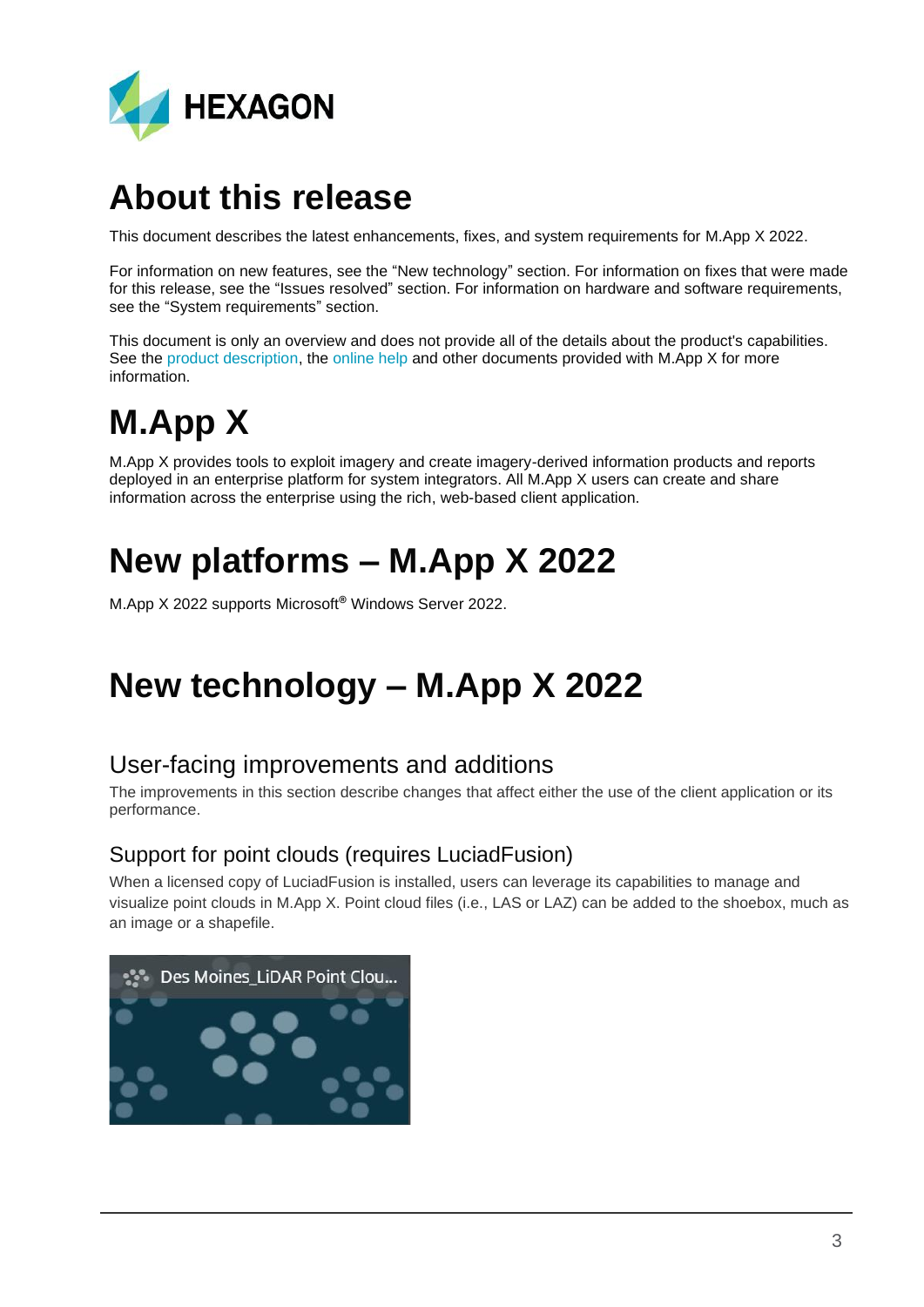

The file will be tiled by LuciadFusion and streamed to the M.App X client, where it can be visualized using a single color, RGB, intensity, height, or classification (depending on the dataset metadata). Display using RGB vs. height.



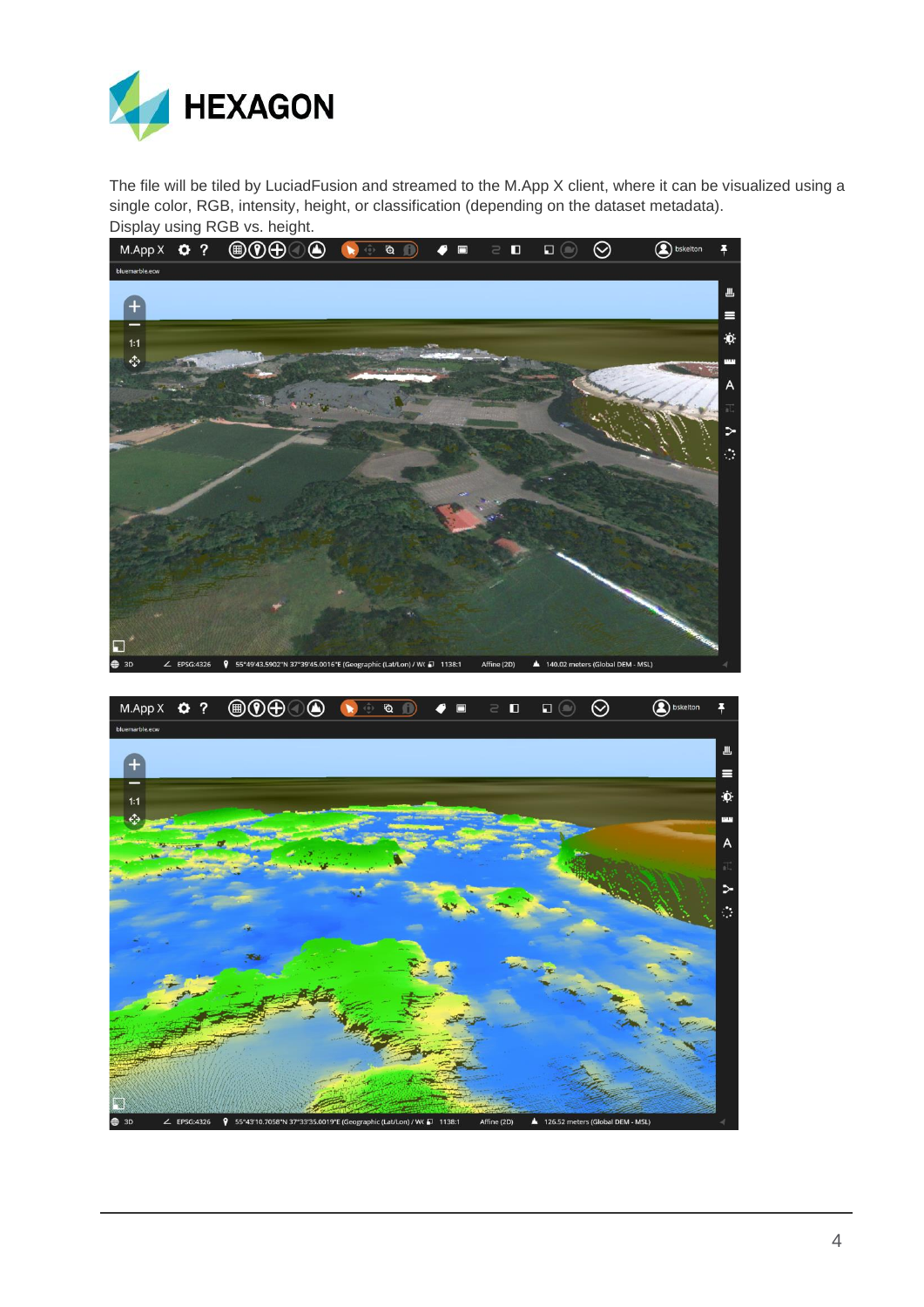

### <span id="page-4-0"></span>Display point clouds and features without a base image

Previously, features could only be displayed on top of a base image, but with the addition of point clouds, it is much more likely that the point cloud data may be the only thing the user is looking at. The requirement for a base image was relaxed, and now it is possible to display both point clouds and features without a base image.

### <span id="page-4-1"></span>Transitions now work in 3D

The transition tools (swipe, fade, and flicker) now work in 3D as well as in 2D.

### <span id="page-4-2"></span>Shoebox deletion is now confirmed

Before deleting a shoebox, there is now a confirmation dialog that helps prevent accidental loss of data.

| Remove Shoebox                               |        |    |
|----------------------------------------------|--------|----|
| Are you sure you want to remove "My Folder"? |        |    |
|                                              | Cancel | OK |

#### <span id="page-4-3"></span>Contents panel improvements

The contents panel has been changed to show a legend for most data types, and feature and point cloud styling can now be changed using a new Adjustment button.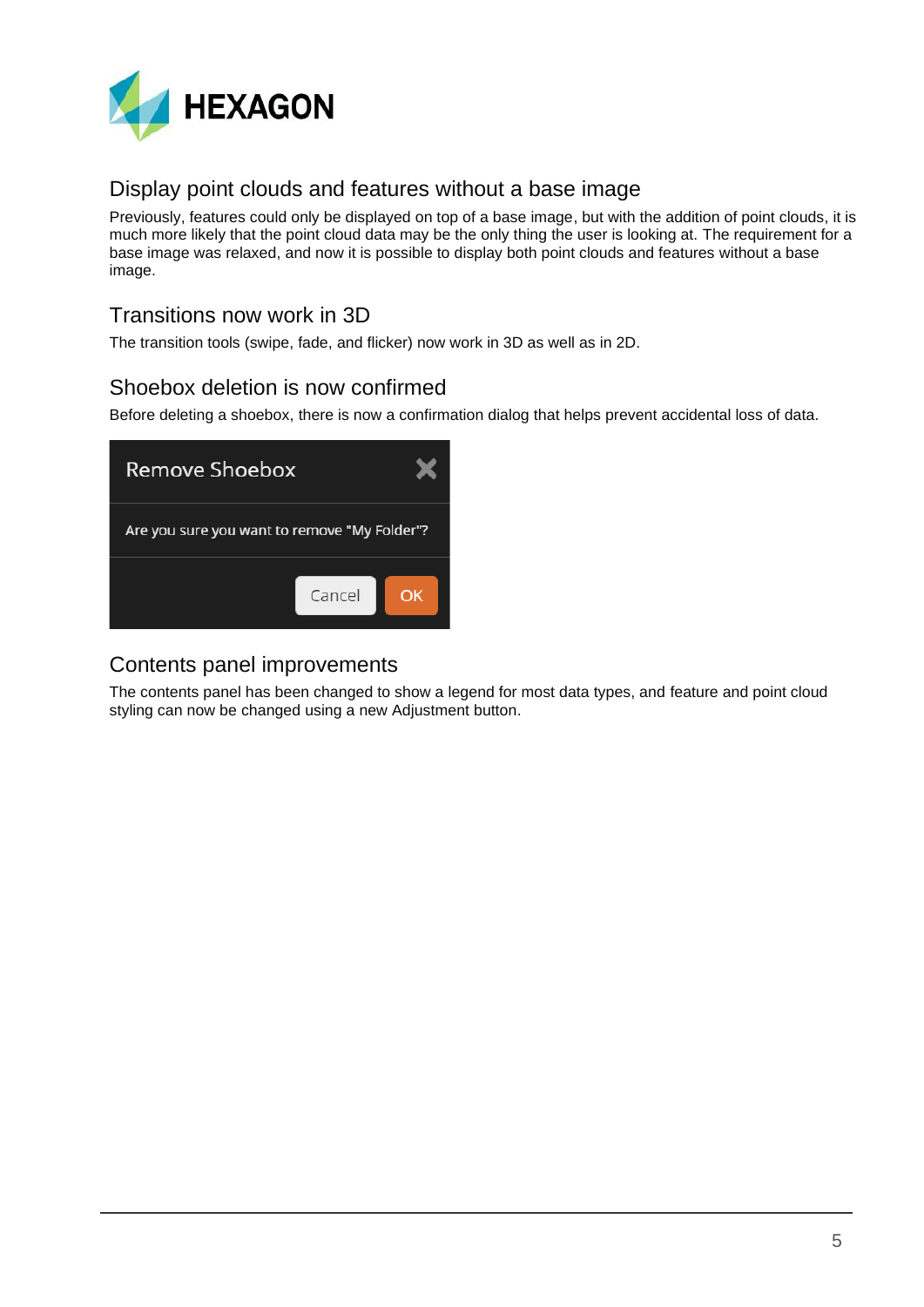



### <span id="page-5-0"></span>Automatically generated user interface for custom models

Spatial models can now be developed on the desktop with either ERDAS IMAGINE or GeoMedia and deployed to a M.App X installation using drag and drop into the geoprocessing section of the admin console. The custom models appear in the Geoprocessing panel.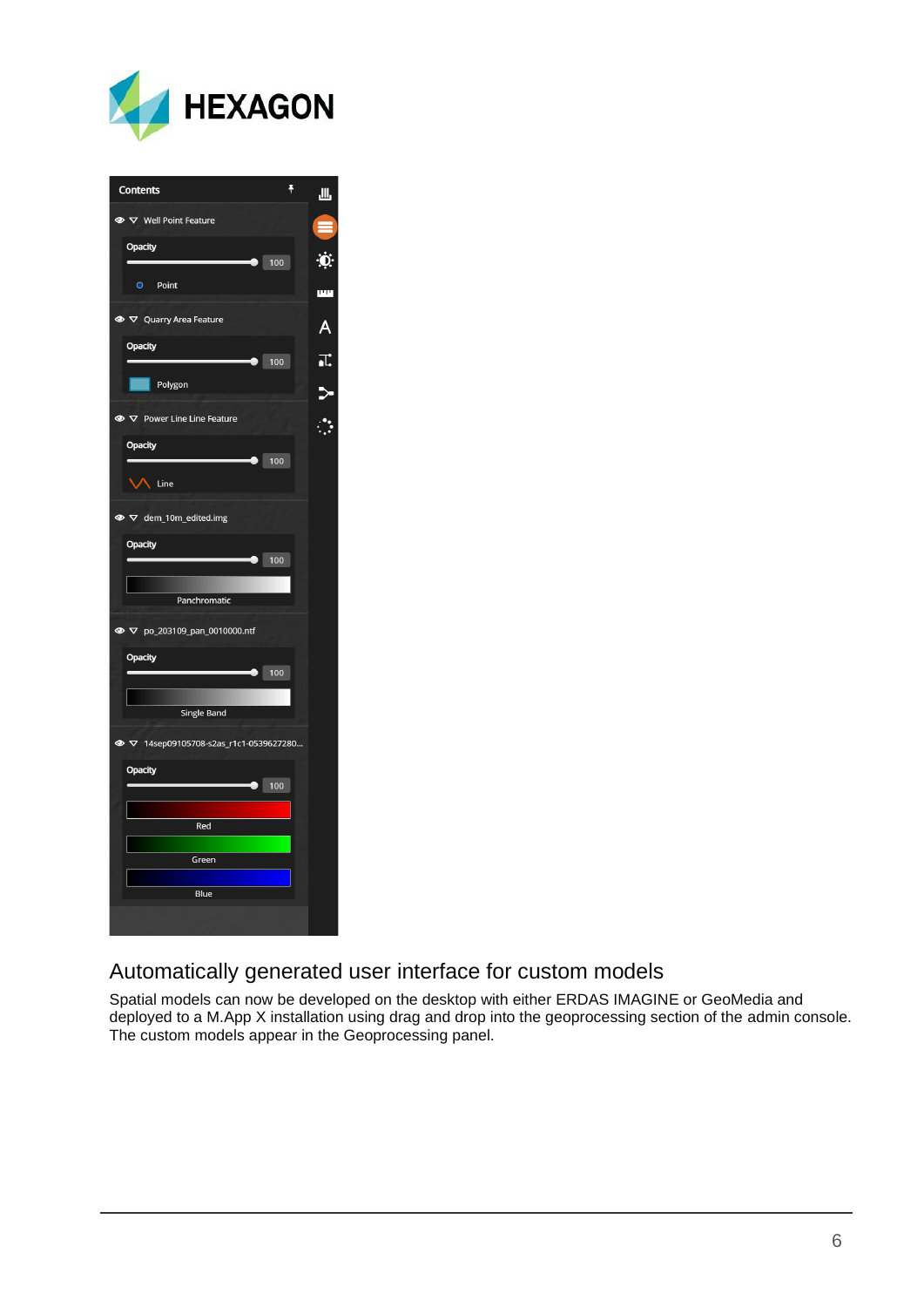



Clicking on the model will automatically create an input form from which the model can be run.

| く Normalized Vegetative Index |       |
|-------------------------------|-------|
|                               |       |
| RasterFilenameIn*             |       |
| <current image=""></current>  |       |
| <b>RasterFilenameOut</b>      |       |
| ndvwthr_20220210080956631     | .img  |
| <b>NIR Band*</b>              | 5     |
| Δ                             |       |
| Red Band*                     | Б     |
| 3                             |       |
| <b>Threshold*</b>             | э     |
| 0.1                           |       |
| Run                           | Reset |
|                               |       |

#### <span id="page-6-0"></span>New geoprocessing management in the admin console

The M.App X administration console now has a new section for managing geoprocessing. This provides three types of functionality: managing running jobs, configuring geoprocessing workers, and managing spatial models. Running jobs for the whole system can be monitored or cancelled. Worker node information can be displayed, and some parameters can be modified. Spatial models can be added and deleted.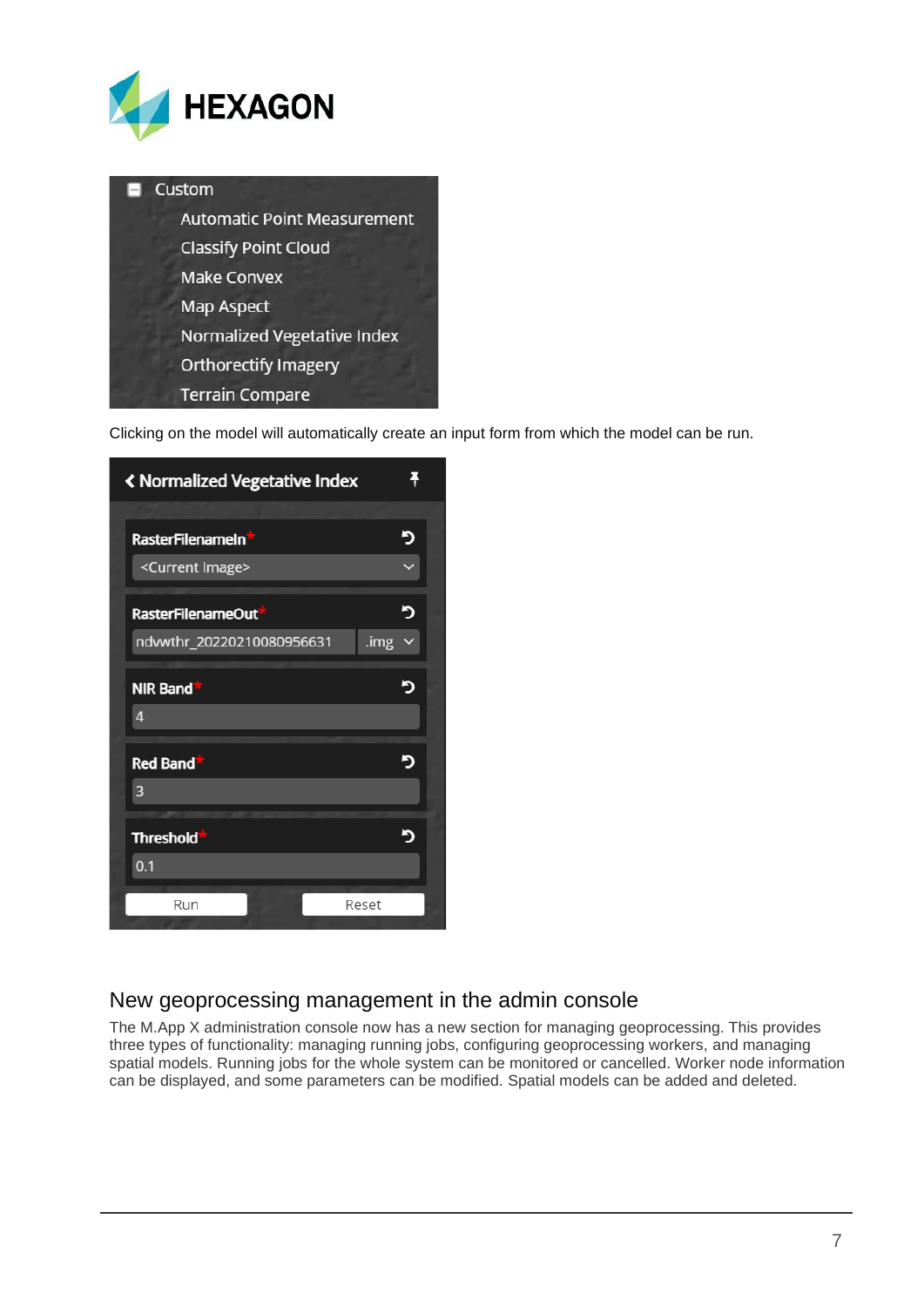

| JOBS                    | <b>WORKERS</b>          | <b>PROCESSES</b>                                                                                           |                       |      |         |                    |           |
|-------------------------|-------------------------|------------------------------------------------------------------------------------------------------------|-----------------------|------|---------|--------------------|-----------|
| <b>Custom Processes</b> |                         |                                                                                                            |                       |      |         |                    |           |
|                         |                         |                                                                                                            |                       |      |         |                    |           |
|                         |                         | Drag and drop custom process definition file(s) here or click to choose, then hit the add or update button |                       |      |         | <b>O</b> Publisher |           |
|                         |                         |                                                                                                            |                       |      |         |                    |           |
|                         |                         |                                                                                                            | ADD OR UPDATE PROCESS |      |         |                    |           |
|                         |                         |                                                                                                            |                       |      |         | Q Search           | ×         |
| <b>Actions</b> Process  | Name                    | Description                                                                                                |                       | Type | Version | Publisher          | Published |
|                         |                         |                                                                                                            |                       |      |         |                    |           |
|                         | <b>System Processes</b> |                                                                                                            |                       |      |         |                    |           |
|                         |                         |                                                                                                            | No records to display |      |         |                    |           |

## API improvements and additions

The following section describes changes made to the API that support integration and customization of M.App X.

- Added API allowing extension of support for new model input data type of custom geoprocessing panels.
- Added API allowing registration data in a Shoebox.
- Added API allowing addition of custom Color Ramps and Color Palettes for styling Point Cloud data.
- Added new UI widgets.
- Added API allowing custom tabs to the Add to Shoebox Dialog.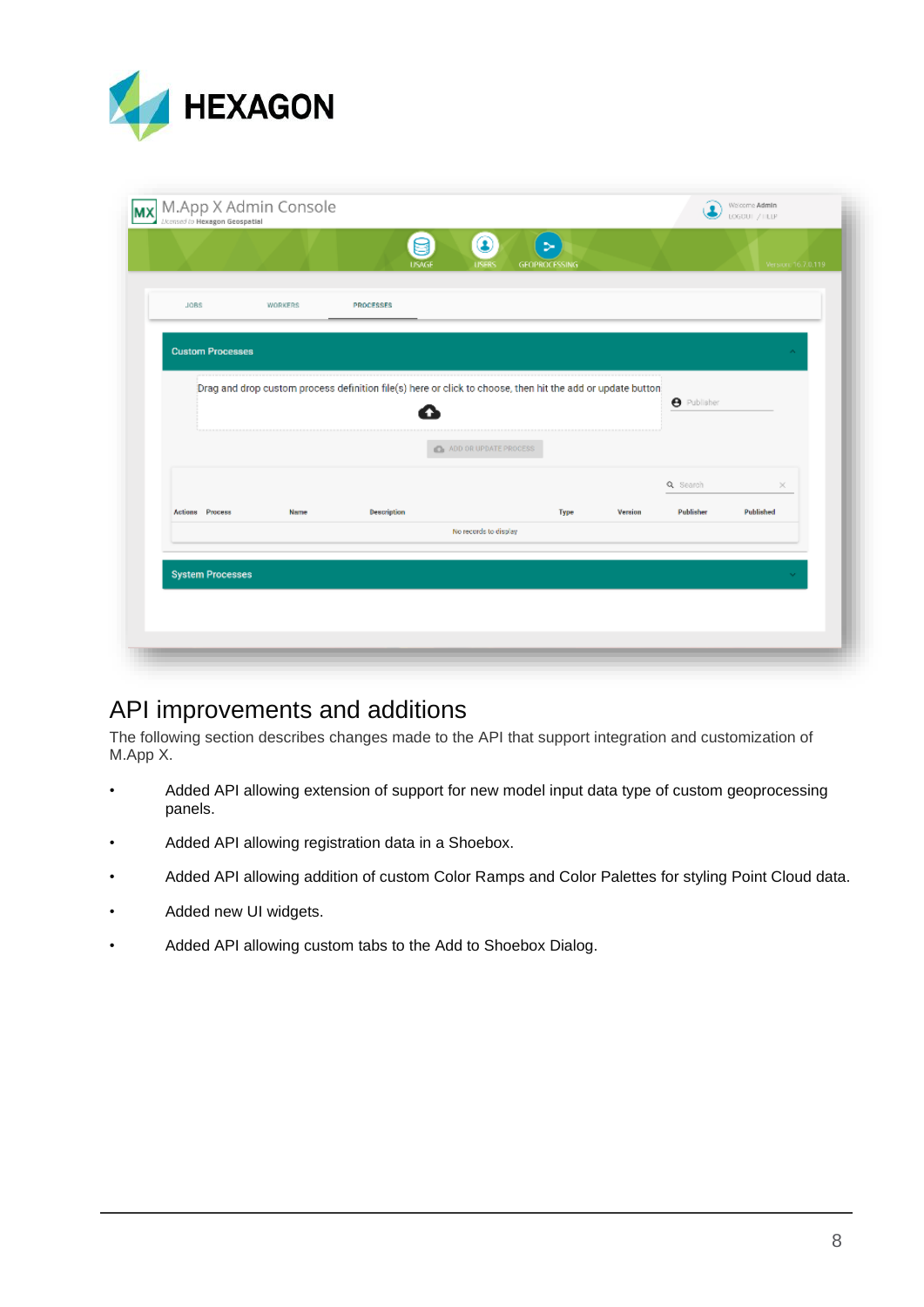

# <span id="page-8-0"></span>**System requirements**

#### Server

| Computer processor | Xeon 2.9GHZ 4-core (or better)                                                                                                                                          |  |  |  |
|--------------------|-------------------------------------------------------------------------------------------------------------------------------------------------------------------------|--|--|--|
| Memory (RAM)       | 16GB (or better)                                                                                                                                                        |  |  |  |
| Operating system   | Microsoft Windows Server 2016<br>۰<br>Microsoft Windows Server 2019<br>۰<br>Microsoft Windows Server 2022<br>۰                                                          |  |  |  |
| Software           | Internet Information Services (IIS)<br>۰<br><b>JSON MIME Type Support</b><br>$\bullet$<br>Java Runtime Environment Version 11<br>۰<br>Microsoft .NET Framework 4.7<br>٠ |  |  |  |

#### **Client**

| Computer processor   | Any Intel or AMD x64 CPU running at 1.9GZ or greater                                                                                                                                               |  |  |  |
|----------------------|----------------------------------------------------------------------------------------------------------------------------------------------------------------------------------------------------|--|--|--|
| Graphics card        | Any modern graphics card with full 32-bit support; a GPU is required to use the 3D features of the<br>client                                                                                       |  |  |  |
| Network connectivity | An ethernet or WiFi connection of at least 10MBs is required for good performance (NOTE: This is<br>not for connection to the Internet, just for connection from the client to server)             |  |  |  |
| Operating system     | Windows 10<br>Other operating systems such as MacOS and Linux are viable as the M.App X client runs<br>٠<br>entirely in the browser with no plug-ins<br>Windows 11 is viable<br>۰                  |  |  |  |
| <b>Browser</b>       | Google Chrome (current versions)<br>Mozilla Firefox (current versions)<br>۰<br>Other browsers such as Safari, Opera, and Microsoft Edge are viable as long as they are<br>۰<br>not mobile versions |  |  |  |

# <span id="page-8-1"></span>**Issues resolved – M.App X 2022 (v 16.7.0.158)**

| CR#      | <b>Summary</b>                                                                                         | <b>Description / How to Reproduce</b>                                  |
|----------|--------------------------------------------------------------------------------------------------------|------------------------------------------------------------------------|
| WG-11665 | In Light theme, the text in the feature<br>information dialog isn't very clear.                        | The background has been made more opaque to<br>improve contrast.       |
| WG-11662 | Options in the Status Bar should be<br>consistent and should be disabled in cases<br>where not needed. | All of the fields in the status bar are now<br>consistent in behavior. |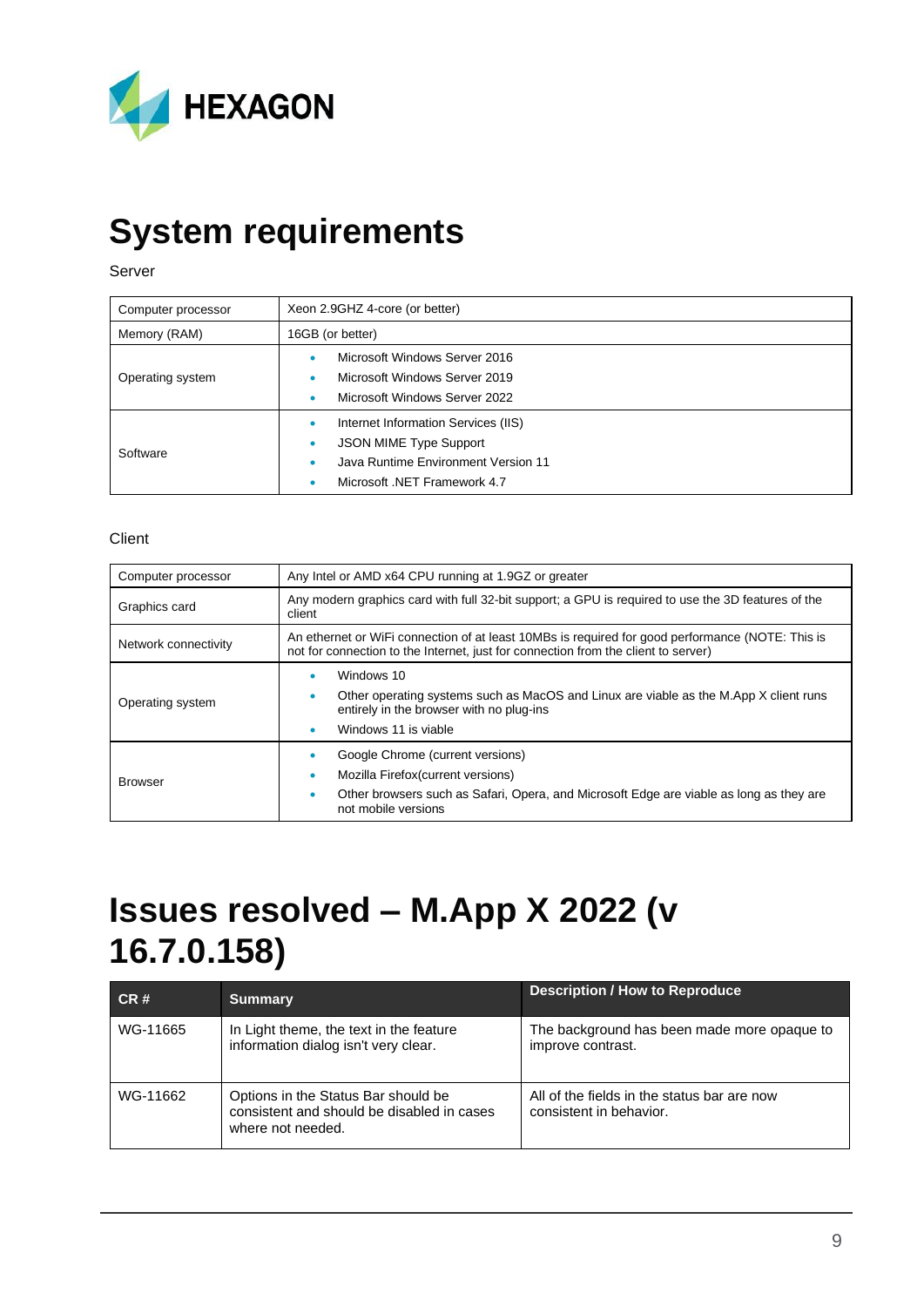

| WG-11658 | Label Name incorrect for Band selection in<br>Adjustment panel for pseudocolor image<br>type.                                | The pseudocolor band selection pulldown in the<br>Adjustments panel now has the proper label.                                                                                                                              |  |
|----------|------------------------------------------------------------------------------------------------------------------------------|----------------------------------------------------------------------------------------------------------------------------------------------------------------------------------------------------------------------------|--|
| WG-11636 | Nudgers don't show up in Firefox browser.                                                                                    | This has been corrected.                                                                                                                                                                                                   |  |
| WG-11635 | Error handling issue when data search fails.                                                                                 | The error condition is now detected.                                                                                                                                                                                       |  |
| WG-11604 | The initial display in the map and the number<br>for the Width of Stroke aren't in sync.                                     | This has been corrected.                                                                                                                                                                                                   |  |
| WG-11510 | Alternate data paths aren't shown if any data<br>path isn't accessible.                                                      | If more than one data paths were configured and<br>in those even one data path was not accessible<br>for some reason then the other data paths which<br>were actually accessible were also not shown in<br>the Add dialog. |  |
| WG-11396 | Auto DRA check box switches OFF<br>automatically and cannot be switched ON for<br>some images.                               | The check box now remains in the selected state.                                                                                                                                                                           |  |
| WG-11393 | Hidden layer with the legend expanded<br>doesn't have a smooth transition while<br>changing the order in the Contents panel. | The layers in the contents panel can now be<br>smoothly rearranged.                                                                                                                                                        |  |
| WG-11390 | At times, clicking on a feature with Identify<br>tool activated would pan away from the<br>feature.                          | The view no longer moves when the identify tool<br>is used.                                                                                                                                                                |  |
| WG-11389 | Grammar error/typo in smart bar overview<br>tool tip.                                                                        | The spelling in the tool tip has been corrected.                                                                                                                                                                           |  |
| WG-11347 | Stereo layer name in contents panel does not<br>match the name of the shoebox entry                                          | The layer name in the contents panel now<br>matches the name in the Shoebox.                                                                                                                                               |  |
| WG-11326 | Metadata is blank for img format images.                                                                                     | An informational message is now displayed if no<br>metadata is available instead of just presenting a<br>blank screen.                                                                                                     |  |
| WG-11324 | Errors in the Console while trying to remove a<br>layer from the Contents panel after changing<br>the order.                 | The errors no longer occur when removing the<br>layer as described.                                                                                                                                                        |  |
| WG-11314 | Features with Polygon and LineString cannot<br>be added to a FeatureCollection (only their<br>multi counterparts)            | These types of features are now handled<br>correctly.                                                                                                                                                                      |  |
| WG-11319 | Installation manual is launching release<br>guide.                                                                           | The proper document is now included.                                                                                                                                                                                       |  |
| WG-11291 | Typo in OLH in Configure Stereo Pair<br>Shoebox Entry paragraph                                                              | This has been corrected.                                                                                                                                                                                                   |  |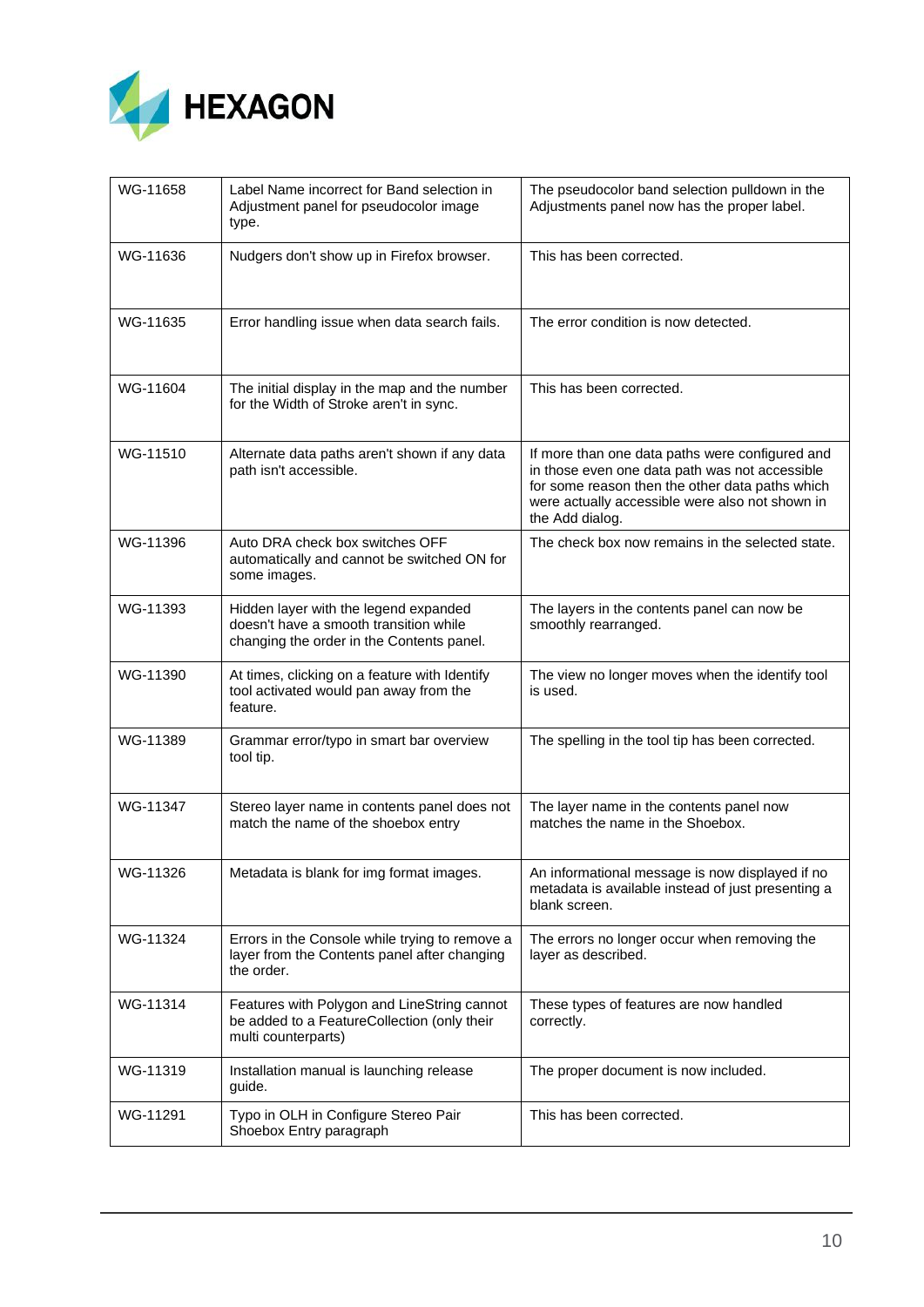

| WG-11286 | M.App X UI goes blank if the map report is<br>launched second time with a non-<br>georeferenced image displayed in the map.                     | This has been corrected.                                                                                                |
|----------|-------------------------------------------------------------------------------------------------------------------------------------------------|-------------------------------------------------------------------------------------------------------------------------|
| WG-11285 | Need to have clear licensing messages<br>based on the scenario rather than a generic<br>one.                                                    | The licensing messages have been made clearer<br>and more specific.                                                     |
| WG-11255 | With two rasters displayed, trying to change<br>opacity for one raster after the other results in<br>errors in the console.                     | This has been corrected and errors are no longer<br>thrown.                                                             |
| WG-11233 | Shoebox name gets dimmed out after getting<br>back from browsing the items contained in a<br>NITF file.                                         | Clicking on the filename now properly returns to<br>the parent shoebox entry.                                           |
| WG-11232 | Nudgers in Firefox don't seem to work.                                                                                                          | The nudger on number controls now work<br>properly in Firefox.                                                          |
| WG-11207 | Warning message shows up while clearing<br>the text in input field of Snail Trail dialog.                                                       | Warning messages are no longer generated in<br>this scenario.                                                           |
| WG-11108 | Need a way to get the file names from the<br>entries in the shoebox if the tooltip of OFF.                                                      | Tool tips which carry information such as<br>filenames now always display regardless of the<br>preference.              |
| WG-11043 | Altering the position of a layer would make it<br>disappear in the Contents panel when<br>displayed in 3D Mode.                                 | The layer tile no longer disappears when moved<br>in 3D.                                                                |
| WG-10855 | Add to shoebox result list unchecks items<br>when more results are being loaded in.                                                             |                                                                                                                         |
| WG-10849 | Fails to show appropriate results while<br>searching for image data in files tab when<br>user performs same operations on multiple<br>browsers. | The correct results are now displayed.                                                                                  |
| WG-10824 | The coordinates field doesn't reset and still<br>shows information even after map is cleared.                                                   | The coordinate field is cleared when the map is<br>cleared.                                                             |
| WG-10783 | Alignment of the Show Related Images dialog<br>isn't good in Split view mode.                                                                   | The Show Related Images dialog now scales<br>appropriately for the view size.                                           |
| WG-10744 | Update OLH for the behavior when Mosaic is<br>run with Polygon Areas File option.                                                               | The help now describes that after generating<br>multiple outputs the user must discover and add<br>them to the shoebox. |
| WG-10645 | It could get difficult to select Text with Arrow<br>Annotation element for editing.                                                             | The arrow rendering has been modified to avoid<br>this problem.                                                         |
| WG-10187 | Generate RSETs fails with TIF files stored on<br>shared storage.                                                                                | The problem in RSET creation in this scenario has<br>been corrected.                                                    |
| WG-10070 | Lag is observed while moving the mouse over<br>the Terrain Profile graph.                                                                       | The rendering has been changed to remove this<br>latency.                                                               |
| WG-9731  | Layout issue in collection bar causes<br>collection cursor to appear on area covered<br>by the bar itself.                                      | The contents of the collection bar now reflow<br>correctly when the bar is narrow as in split screen.                   |
| WG-9730  | Extended Grid remains on screen after Clear<br>View is clicked                                                                                  | The grid is now removed when the view is<br>cleared.                                                                    |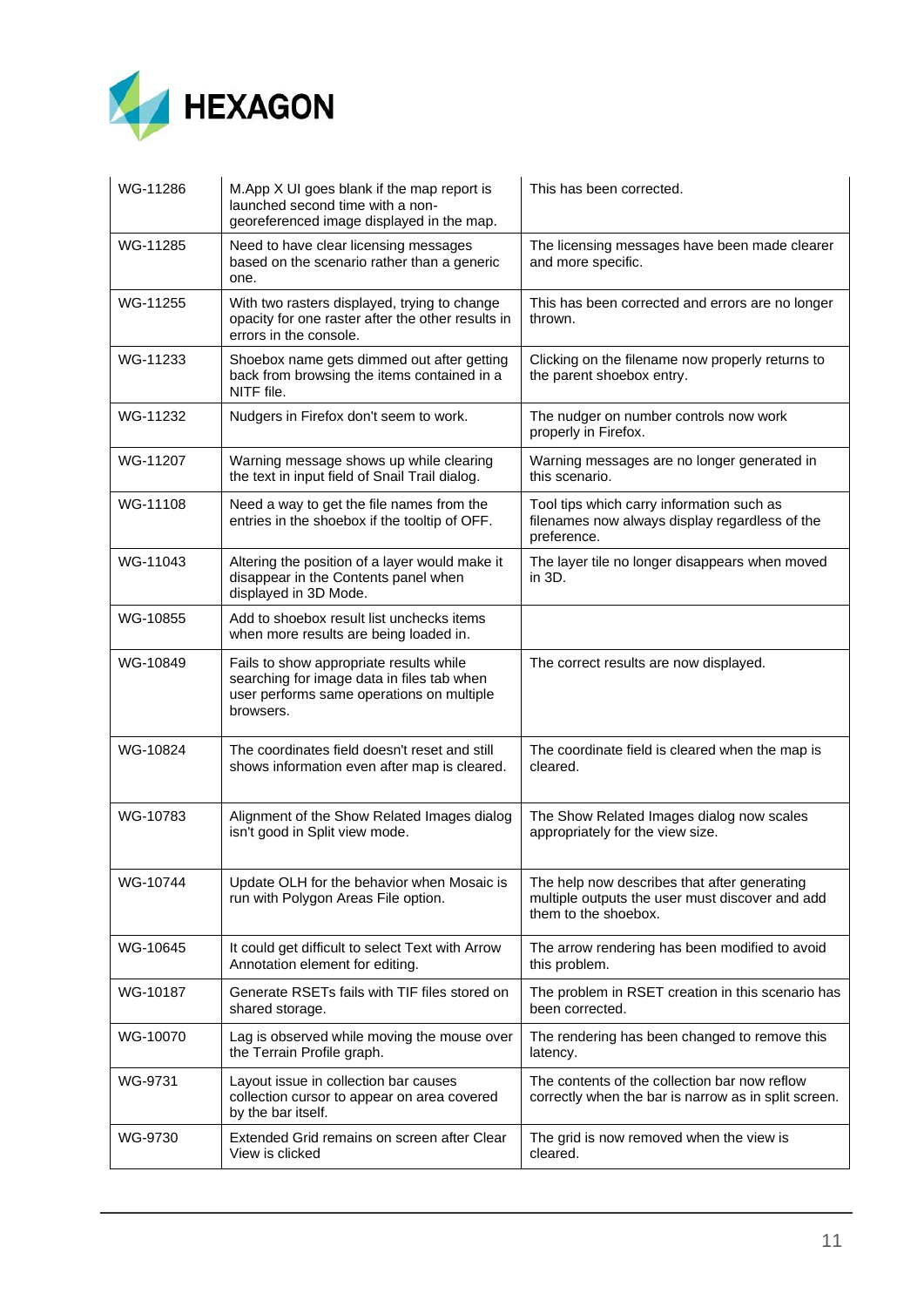

| WG-9728 | Z column is not filled when collecting points in<br>Adjust 3D                                                                            | The Z value is now automatically collected and<br>displayed.                                                    |
|---------|------------------------------------------------------------------------------------------------------------------------------------------|-----------------------------------------------------------------------------------------------------------------|
| WG-9692 | The legend should remain visible even after<br>changing symbology.                                                                       | The legend is no longer temporarily removed.                                                                    |
| WG-9610 | Failed to change the attribute values for all<br>the selected features when we select multiple<br>features using Polygon/Rectangle tool. | This has been corrected.                                                                                        |
| WG-9479 | The parent selection isn't removed after<br>adding the selected feature class.                                                           | The checkbox on the parent folder is now<br>appropriately cleared.                                              |
| WG-9354 | Map display isn't totally cleaned while<br>performing Generate RSETs.                                                                    | This has been corrected.                                                                                        |
| WG-9258 | Copy Move for annotations doesn't make a<br>copy of the annotation file                                                                  | The annotation file is now duplicated when it is<br>copied.                                                     |
| WG-8864 | Need rephrasing in couple of dialogs.                                                                                                    | The Elevation Sources dialog and its associated<br>error message have been changed to make the<br>text clearer. |
| WG-8644 | It could be a bit difficult to change/enter value<br>for Offset field in Contents panel.                                                 | The stereo offset slider now updates only when<br>the slider is released. This eliminates the problem.          |
| WG-8588 | Fit to Frame after some pan and zoom while<br>flicker option is ON, would stop flicker with<br>the same option still shown as ON.        | This has been corrected.                                                                                        |
| WG-8533 | The View Menu doesn't go away even after<br>clicking in the map view.                                                                    | This has been corrected.                                                                                        |
| WG-7809 | Stereo offset isn't being retained.                                                                                                      | The offset is now retained for the image pair while<br>it is displayed.                                         |
| WG-7691 | Create Slope Map output file name field<br>resets when process finishes                                                                  | The output name is not changed until a new input<br>is given.                                                   |
| WG-7688 | Raster Expurgation automatically resets<br>output file name inputs after it runs                                                         | The output name is not changed until a new input<br>is given.                                                   |
| WG-7687 | Remove Elevation Spikes automatically<br>resets output file name inputs after it runs                                                    | The output name is not changed until a new input<br>is given.                                                   |
| WG-6774 | Scroll bar in the extended grid panel does not<br>appear in the correct place                                                            | The scrollbar is now in the proper location.                                                                    |
| WG-1210 | Process status does not stop spinning when<br>an error has occurred.                                                                     | Errors are now detected and the status stops<br>spinning.                                                       |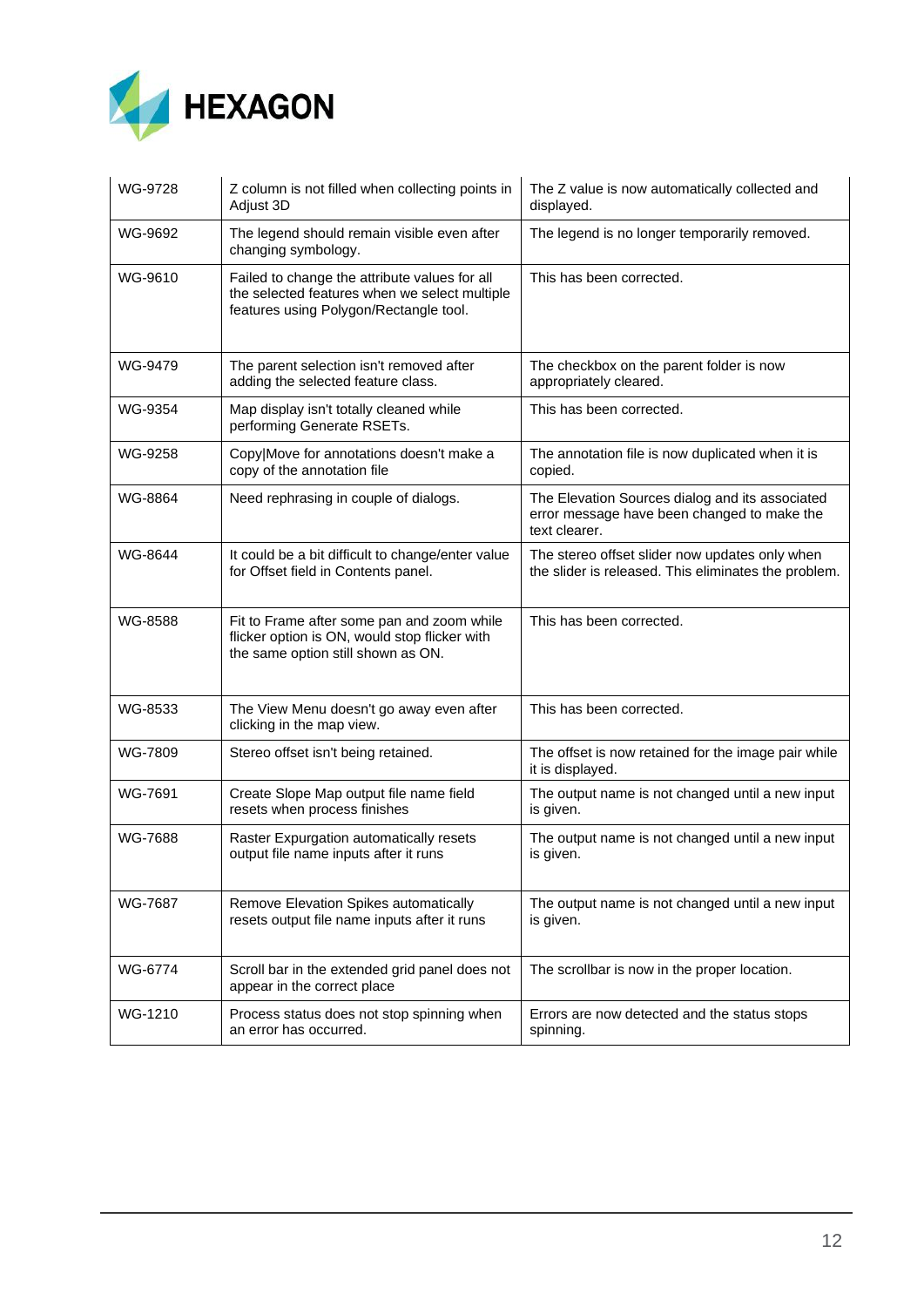

# <span id="page-12-0"></span>**About Hexagon**

Hexagon is a global leader in digital reality solutions, combining sensor, software and autonomous technologies. We are putting data to work to boost efficiency, productivity, quality and safety across industrial, manufacturing, infrastructure, public sector, and mobility applications.

Our technologies are shaping production and people-related ecosystems to become increasingly connected and autonomous – ensuring a scalable, sustainable future.

Hexagon's Safety, Infrastructure & Geospatial division improves the performance, efficiency and resilience of vital services. Its Safety & Infrastructure solutions enable smart and safe cities. Its Geospatial software leverages the power of location intelligence.

Hexagon (Nasdaq Stockholm: HEXA B) has approximately 21,000 employees in 50 countries and net sales of approximately 3.8bn EUR. Learn more at [hexagon.com](https://hexagon.com/) and follow us [@HexagonAB.](https://twitter.com/hexagonab)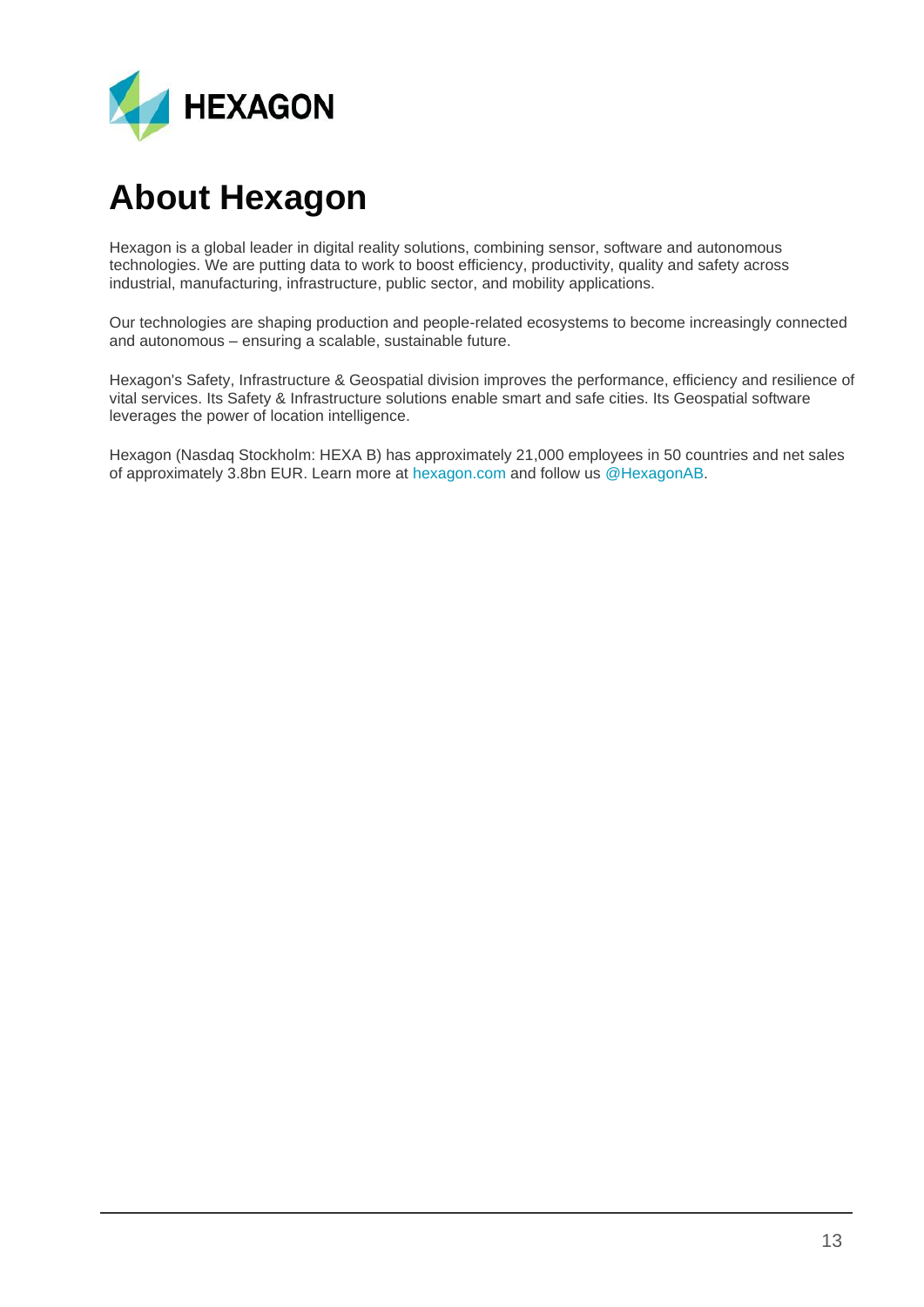

## Copyright

© 2022 Hexagon AB and/or its subsidiaries and affiliates. All rights reserved

Warning: The product made the subject of this documentation, including the computer program, icons, graphical symbols, file formats, audio-visual displays and documentation (including this documentation) (collectively, the "Subject Product") may be used only as permitted under the applicable software license agreement, and subject to all limitations and terms applicable to use of the Subject Product therein. The Subject Product contains confidential and proprietary information of Intergraph Corporation, a member of the Hexagon Group of companies ("Hexagon"), its affiliates, and/or third parties. As such, the Subject Product is protected by patent, trademark, copyright and/or trade secret law and may not be transferred, assigned, provided, or otherwise made available to any third party in violation of applicable terms and conditions cited further below.

### Terms of Use

By installing, copying, downloading, accessing, viewing, or otherwise using the Subject Product, you agree to be bound by the terms of the EULA found here: [https://www.hexagonsafetyinfrastructure.com/-](https://www.hexagonsafetyinfrastructure.com/-/media/Legal/Hexagon/SI/Licenses/EULA_SA_SIG-Eng_062021.pdf) [/media/Legal/Hexagon/SI/Licenses/EULA\\_SA\\_SIG-Eng\\_062021.pdf.](https://www.hexagonsafetyinfrastructure.com/-/media/Legal/Hexagon/SI/Licenses/EULA_SA_SIG-Eng_062021.pdf)

### **Disclaimers**

Hexagon and its suppliers believe the information in this publication is accurate as of its publication date. Hexagon is not responsible for any error that may appear in this document. The information and the software discussed in this document are subject to change without notice.

Language Translation Disclaimer: The official version of the Documentation is in English. Any translation of this document into a language other than English is not an official version and has been provided for convenience only. Some portions of a translation may have been created using machine translation. Any translation is provided "as is." Any discrepancies or differences occurring in a translation versus the official English version are not binding and have no legal effect for compliance or enforcement purposes. Hexagon disclaims any and all warranties, whether express or implied, as to the accuracy of any translation.

Reasonable efforts have been made to provide an accurate translation; however, no translation, whether automated or provided by human translators is perfect. If any questions arise related to the accuracy of the information contained in a translated version of Documentation, please refer to its official English version. Additionally, some text, graphics, PDF documents, and/or other accompanying material may not have been translated.

### Links To Third Party Websites

This Document may provide links to third party websites for your convenience and information. Third party websites will be governed by their own terms and conditions. Hexagon does not endorse companies or products to which it links.

Third party websites are owned and operated by independent parties over which Hexagon has no control. Hexagon shall not have any liability resulting from your use of the third party website. Any link you make to or from the third party website will be at your own risk and any information you share with the third party website will be subject to the terms of the third party website, including those relating to confidentiality, data privacy, and security.

Hexagon provides access to Hexagon international data and, therefore, may contain references or cross references to Hexagon products, programs and services that are not announced in your country. These references do not imply that Hexagon intends to announce such products, programs or services in your country.

### Revisions